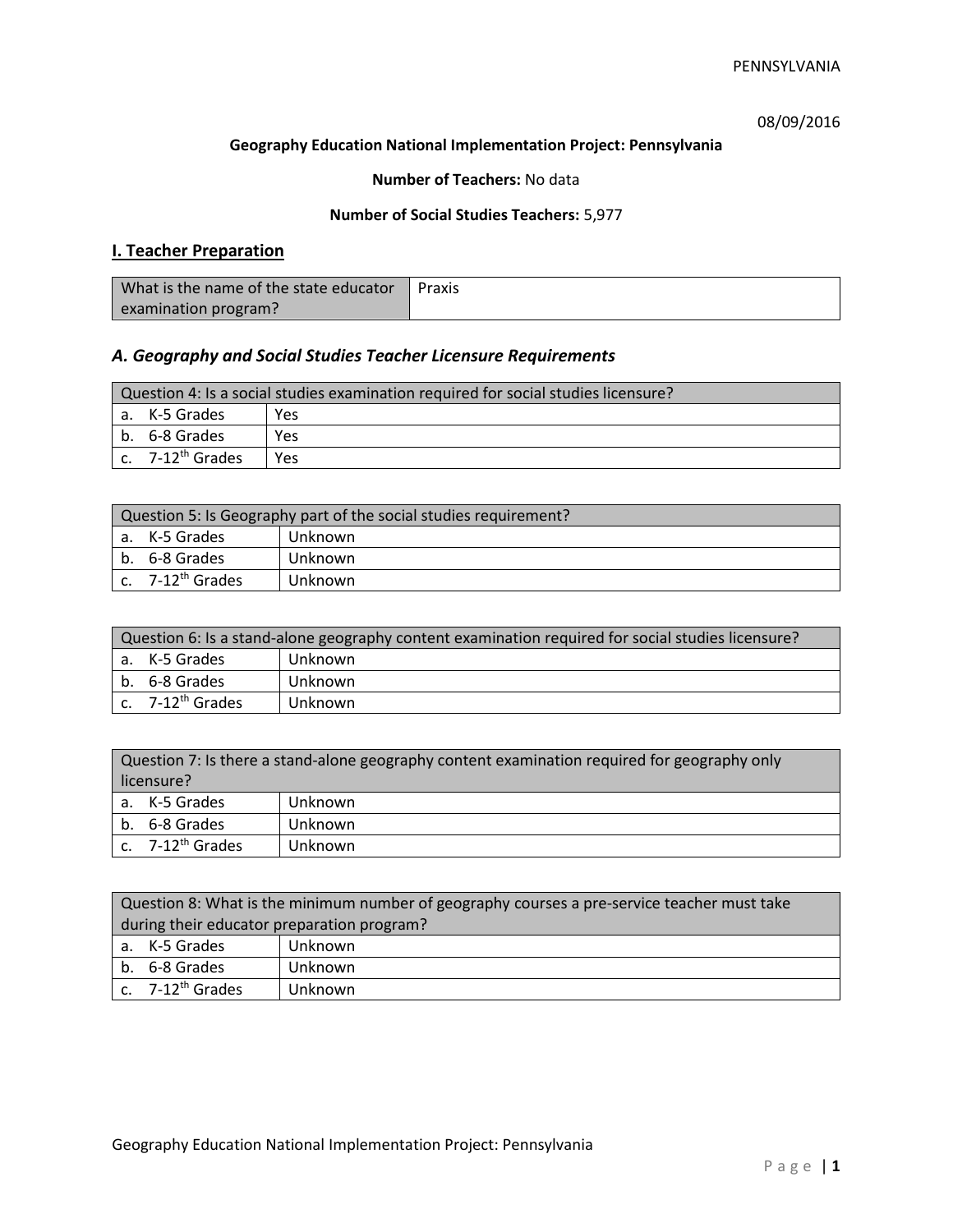| Question 9: Additional information about how | No data |
|----------------------------------------------|---------|
| teachers become certified in your state?     |         |

# *B. Professional Development*

| Question 10: Can in service teachers receive<br>certification credit for professional<br>development courses or programs in<br>geography? | No data |
|-------------------------------------------------------------------------------------------------------------------------------------------|---------|
| Question 11: Does the state education agency<br>(SEA) provide professional development in<br>geography?                                   | No data |

# **II. Curriculum**

| Question 15: What is the name of the state<br>standards?              | Social Studies Academic Standards |
|-----------------------------------------------------------------------|-----------------------------------|
| Question 16: How are the state standards<br>presented by grade level? | No data                           |
| Question 17: When were the standards last<br>revised?                 | 7-10 years                        |
| Question 18: Are there plans for revision to<br>the state standards?  | No timeline                       |
| Question 19: Is geography included in the<br>state standards?         | No data                           |
| Question 20: How are the geography<br>standards organized?            | Stand alone                       |
| Question 21: What framework and/or<br>documents were used?            | No data                           |

# **Question 22: What general topics are included?**

No data

| Question 23: What is the total number of credit | 0 credit hours |
|-------------------------------------------------|----------------|
| hours required for high school graduation?      |                |
| Question 24: What is the total number of social | 0 credit hours |
| studies credit hours required for high school   |                |
| graduation?                                     |                |
| Question 25: What is the total number of        | 9 credit hours |
| geography credit hours required for high school |                |
| graduation?                                     |                |